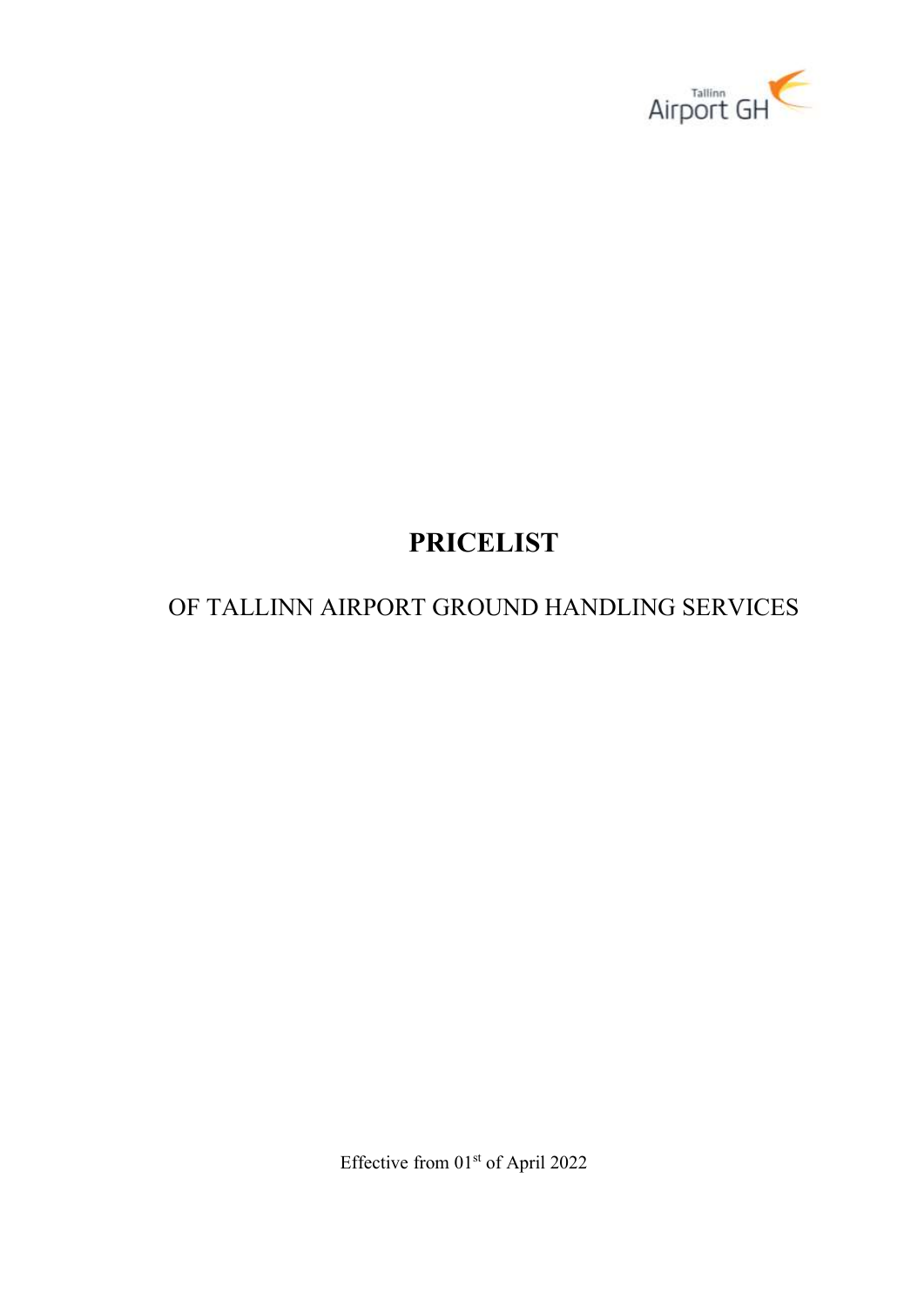## **TABLE OF CONTENTS**

| $\mathbf{1}$   |      |       |  |
|----------------|------|-------|--|
|                | 1.1  |       |  |
|                |      | 1.1.1 |  |
|                |      | 1.1.2 |  |
| 1.1.3          |      |       |  |
|                |      | 1.1.4 |  |
|                |      | 1.1.5 |  |
|                |      | 1.1.6 |  |
| $\overline{2}$ |      |       |  |
|                | 2.1  |       |  |
|                | 2.2  |       |  |
|                | 2.3  |       |  |
|                | 2.4  |       |  |
|                | 2.5  |       |  |
|                | 2.6  |       |  |
|                | 2.7  |       |  |
|                | 2.8  |       |  |
|                | 2.9  |       |  |
|                | 2.10 |       |  |
|                | 2.11 |       |  |
|                | 2.12 |       |  |
|                | 2.13 |       |  |
| $\mathbf{3}$   |      |       |  |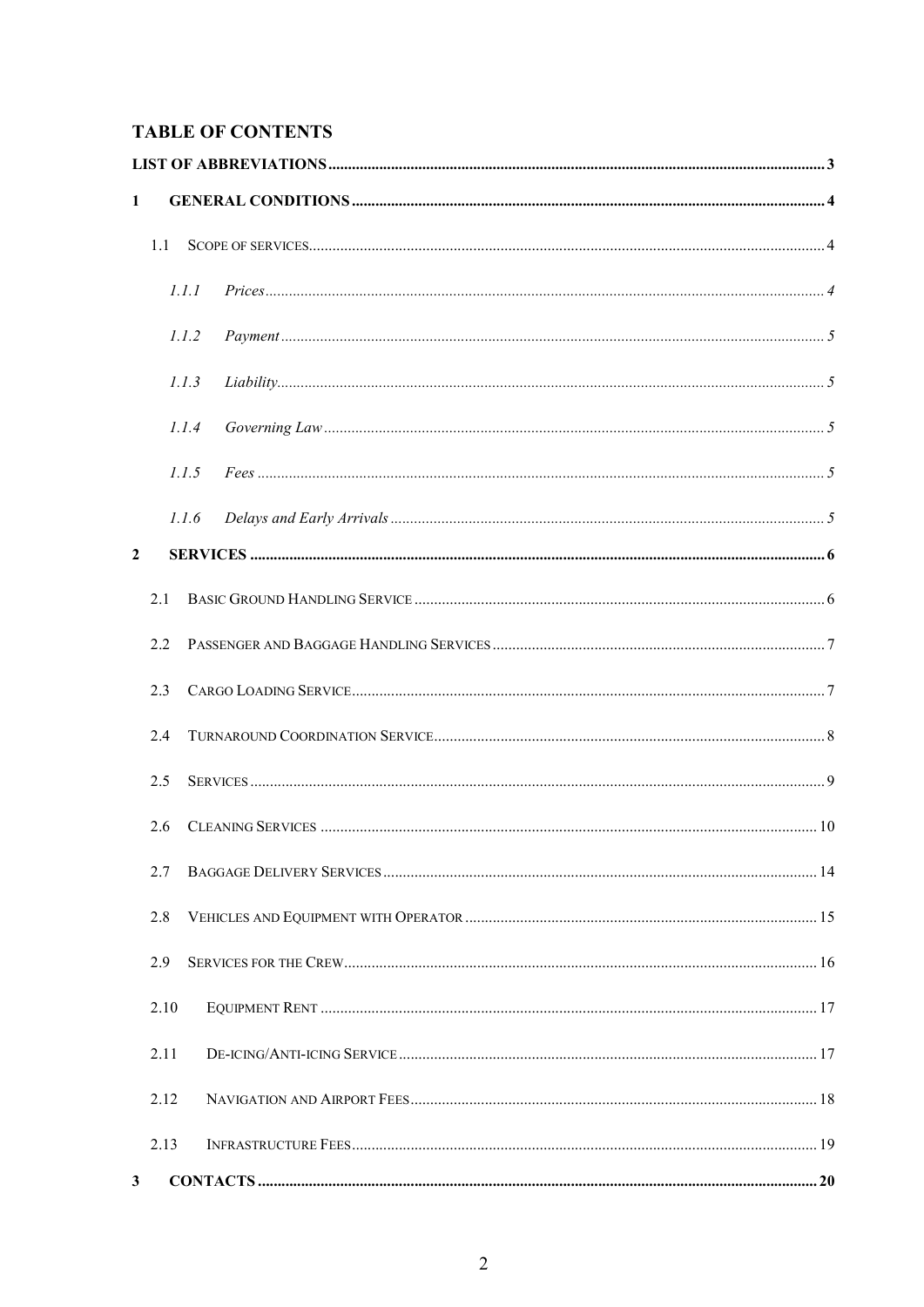### LIST OF ABBREVIATIONS

| $a/c$ :        | aircraft                                       |
|----------------|------------------------------------------------|
| FOD:           | Foreign Object Debris                          |
| GH:            | Ground Handling                                |
| <b>IATA:</b>   | <b>International Air Transport Association</b> |
| <b>MTOW:</b>   | Maximum Take Off Weight                        |
| PAX:           | Passenger                                      |
| PDF:           | <b>Portable Document Format</b>                |
| <b>SGHA:</b>   | <b>Standard Ground Handling Agreement</b>      |
| $\mathbf{T}$ : | $ton = 1000 kg$                                |
| VAT:           | Value Added Tax                                |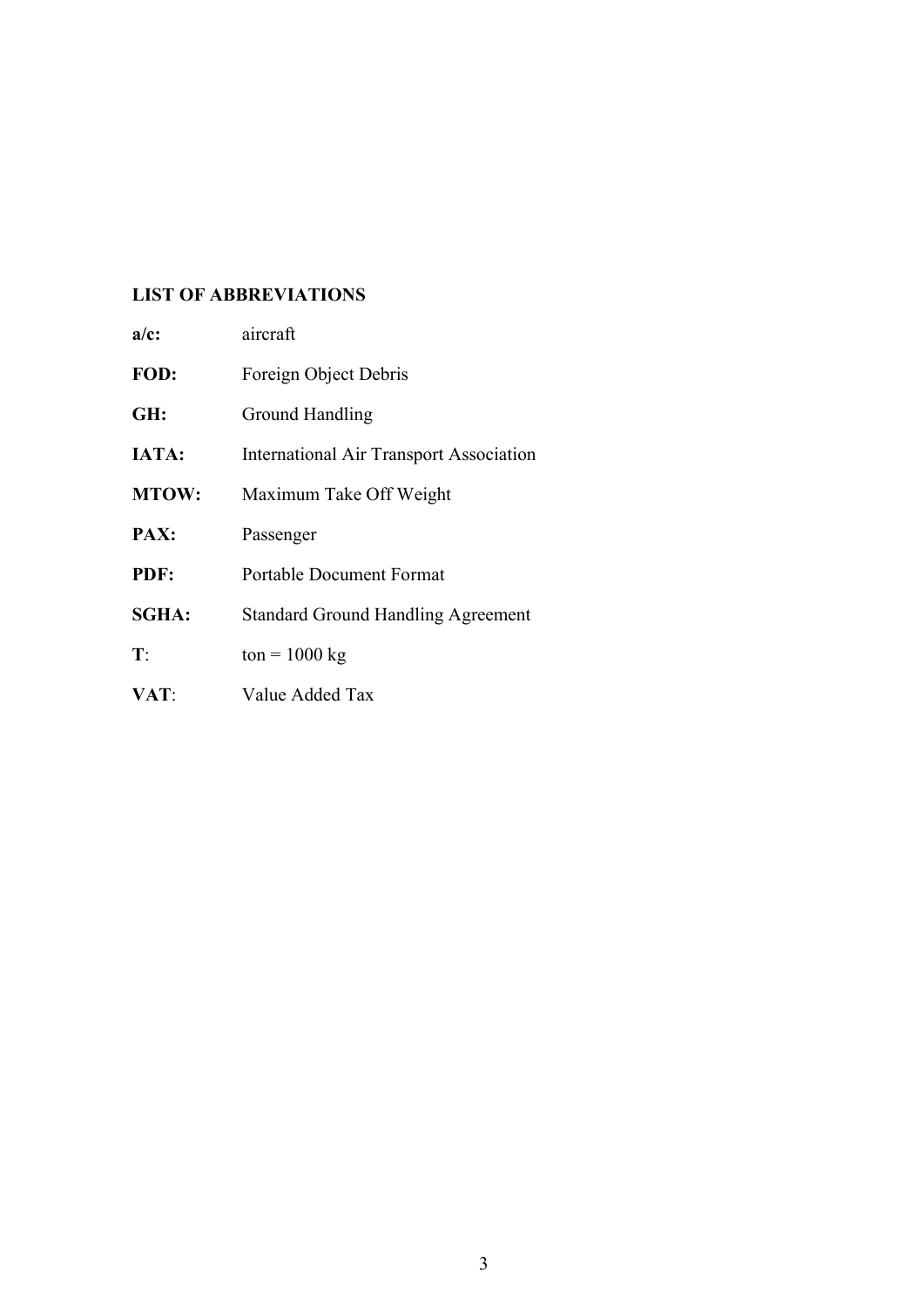### 1 GENERAL CONDITIONS

Ground handling services will be carried out by Tallinn Airport GH Ltd in accordance with international industry standards using local procedures and necessary systems and equipment, trained and qualified personnel.

Tallinn Airport GH provides ground handling services under IATA SGHA 2018.

### 1.1 Scope of services

All aircraft handling requests must be sent to Tallinn Airport GH as soon as possible (at least 24 hours before the planned arrival/departure). Contact on page 23.

By placing an order, the client tacitly accepts the following conditions, which rules out the need for any further special agreements to be made in individual cases. Tallinn Airport GH is not legally bound to adhere to the clients purchasing regulations, even in the case that it does not disagree to them explicitly.

For charter carriers and customers without DCS system requirements, we are able to offer RESA hosted Local check-in and boarding.

### 1.1.1 Prices

-

All prices are in euros. All prices are net (without VAT). Exceptions are marked.

All prices are based on normal operating hours, 06:00-22:00 local time.

Extra 100% will be charged for providing ground handling services at night, 22:00 – 06:00 local time, and during Estonian Public Holidays<sup>1</sup>.

Extra manpower is charged minimum 4 hours at night.

Any disbursements made by Tallinn Airport GH to third parties on behalf of the client of the services will be charged to the client at cost price plus an accounting surcharge of 10%.

<sup>&</sup>lt;sup>1</sup> January 1, February 24, Good Friday, Easter Sunday, May 1, Whitsunday (Pentecost), June 23, June 24, August 20, December 24, December 25, December 26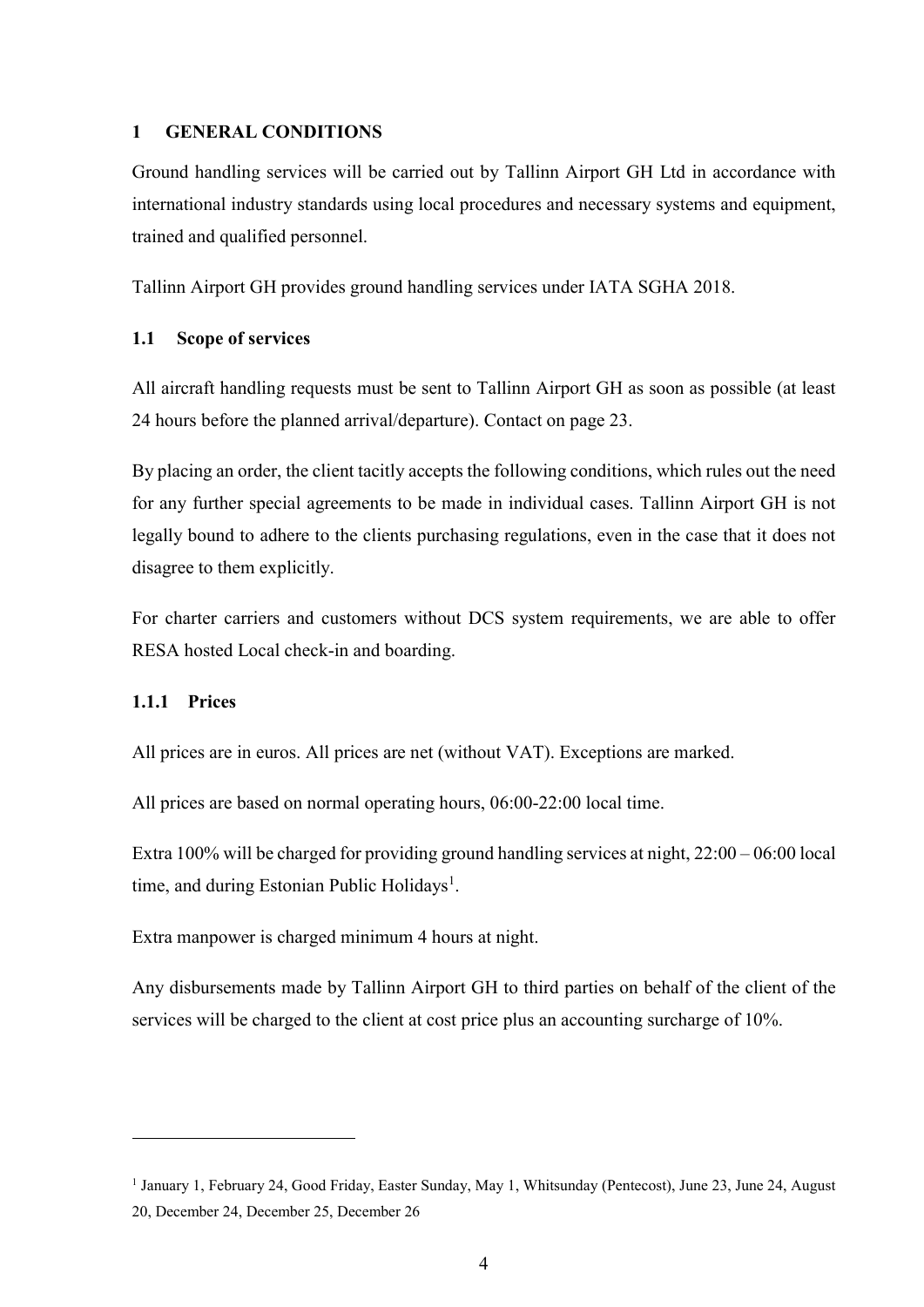Cancellation policy: Upon cancelling the flight less than 24 hours before arrival, 50% of the Basic Ground Handling charge will apply.

### 1.1.2 Payment

Payment for the rendered services must be made before the departure of the aircraft unless otherwise agreed. Paying in other currency than Euro, the valid Swedbank exchange rate is used to calculate the price.

Payment methods: prepayment; Visa, Mastercard.

### 1.1.3 Liability

Ref. IATA Airport Handling Manual (AHM 810) Standard Ground Handling Agreement 2018, Main Agreement (Article 8. Liability and Indemnity).

### 1.1.4 Governing Law

The court of jurisdiction is Harju County Court, Estonia. The laws of the Republic of Estonia apply exclusively.

### 1.1.5 Fees

Airport fees (point 2.12) and infrastructure fees (point 2.13) will be added to ground handling fees.

### 1.1.6 Delays and Early Arrivals

If an aircraft arrives/departs later/earlier than 2 or more hours from the time agreed, Tallinn Airport GH reserves the right to charge the services by multiplying the price with 1,5.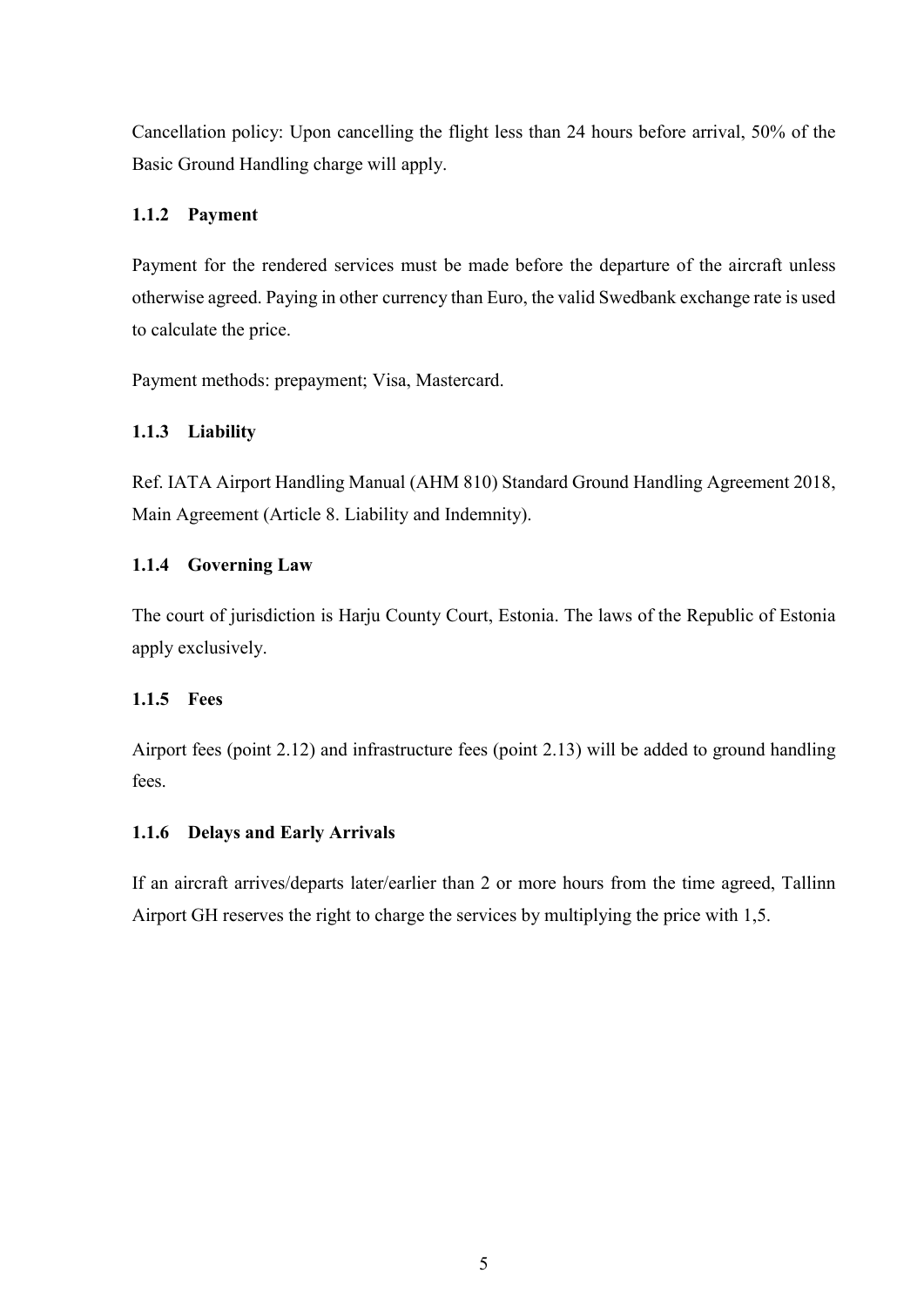### 2 SERVICES

| <b>MTOW</b>           | <b>PRICE</b> |
|-----------------------|--------------|
| $0-5$ T               | € 255,00     |
| $5.1 - 15T$           | € 445,00     |
| $15.1 - 25T$          | € 613,00     |
| 25.1-75 T             | € 823,00     |
| over 75 T up to 180 T | € 993,00     |
| over 180 T            | € 2054,00    |

### 2.1 Basic Ground Handling Service

Basic ground handling service includes:

- FOD check
- marshalling
- positioning (wheel chocks and safety cones)
- ground to cockpit communication up to 30 minutes
- walk-around inspection (on arrival and pre-flight)
- wheel chock and safety cones removal
- start-up assistance.

The price of the Basic Ground Handling Service applies to one turnaround up to 60 minutes.

From 60 minutes onwards, up to 12 hours the price is multiplied with 1,5.

From 12 hours onwards, the price is multiplied with 2.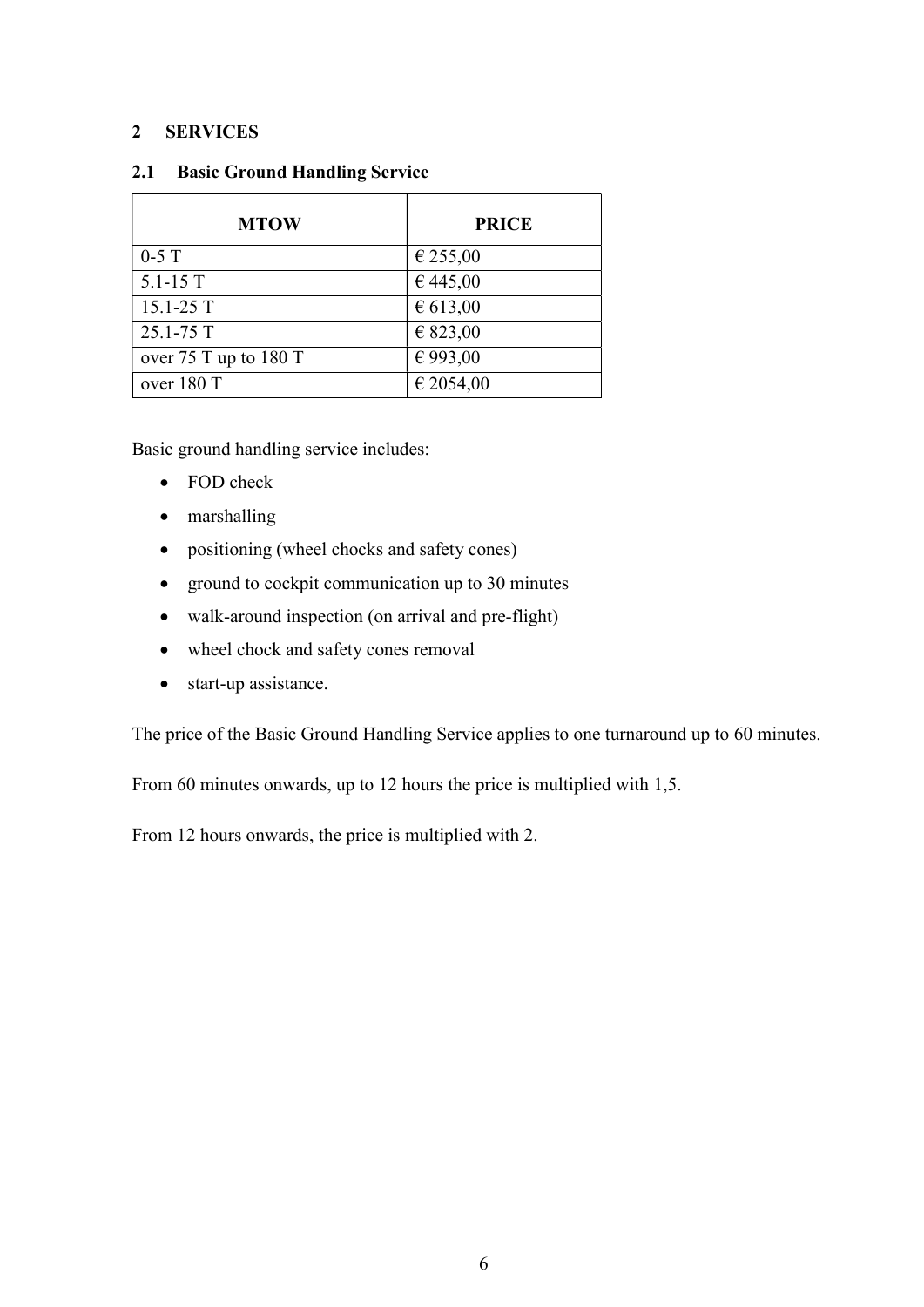| <b>SERVICE</b>                                                                 | <b>UNIT</b>                                            | <b>PRICE</b>             |
|--------------------------------------------------------------------------------|--------------------------------------------------------|--------------------------|
| Passenger and baggage service                                                  | 1 departing passenger with 20 kg<br>checked-in baggage | $\epsilon$ 4,85          |
|                                                                                | 1 arriving passenger with 20 kg<br>checked-in baggage  | $\epsilon$ 3,70          |
| Boarding pass and baggage tag                                                  | 1 departing passenger                                  | 0,04<br>€                |
| Documents and visa check                                                       | per flight                                             | € $50,00$                |
| Additional check-in desk (must be ordered<br>min. 48 hours prior to departure) | 1 hour                                                 | € 62,00                  |
| Flight creation in Local DCS                                                   | per flight                                             | € 28,00                  |
| Issuance of IRRE report                                                        | per case                                               | $\epsilon$ 25,00         |
| Implementation of a new procedure,<br>flight, airline, DCS, operation etc.     | per case                                               | Price to be<br>requested |
| Porter service in passenger terminal (must                                     | $1-5$ pax                                              | € 54,00                  |
| be ordered min 72h before)                                                     | each additional pax                                    | $\epsilon$ 5,60          |
| Passenger transportation. Airport-city-<br>airport, one way                    | per service                                            | Price to be<br>requested |
| Stationary storage and handling                                                | per case                                               | Price to be<br>requested |

## 2.2 Passenger and Baggage Handling Services

### 2.3 Cargo Loading Service

| <b>SERVICE</b>        | <b>UNIT</b> | <b>PRICE</b> |
|-----------------------|-------------|--------------|
| Cargo loading service | kg          | 0,18<br>€    |

## Cargo loading service includes:

- loading cargo and mail
- transportation to/from warehouse
- cargo loading equipment with operator
- load master.

Cargo loading service is per 1 kg per arrival and/or departure.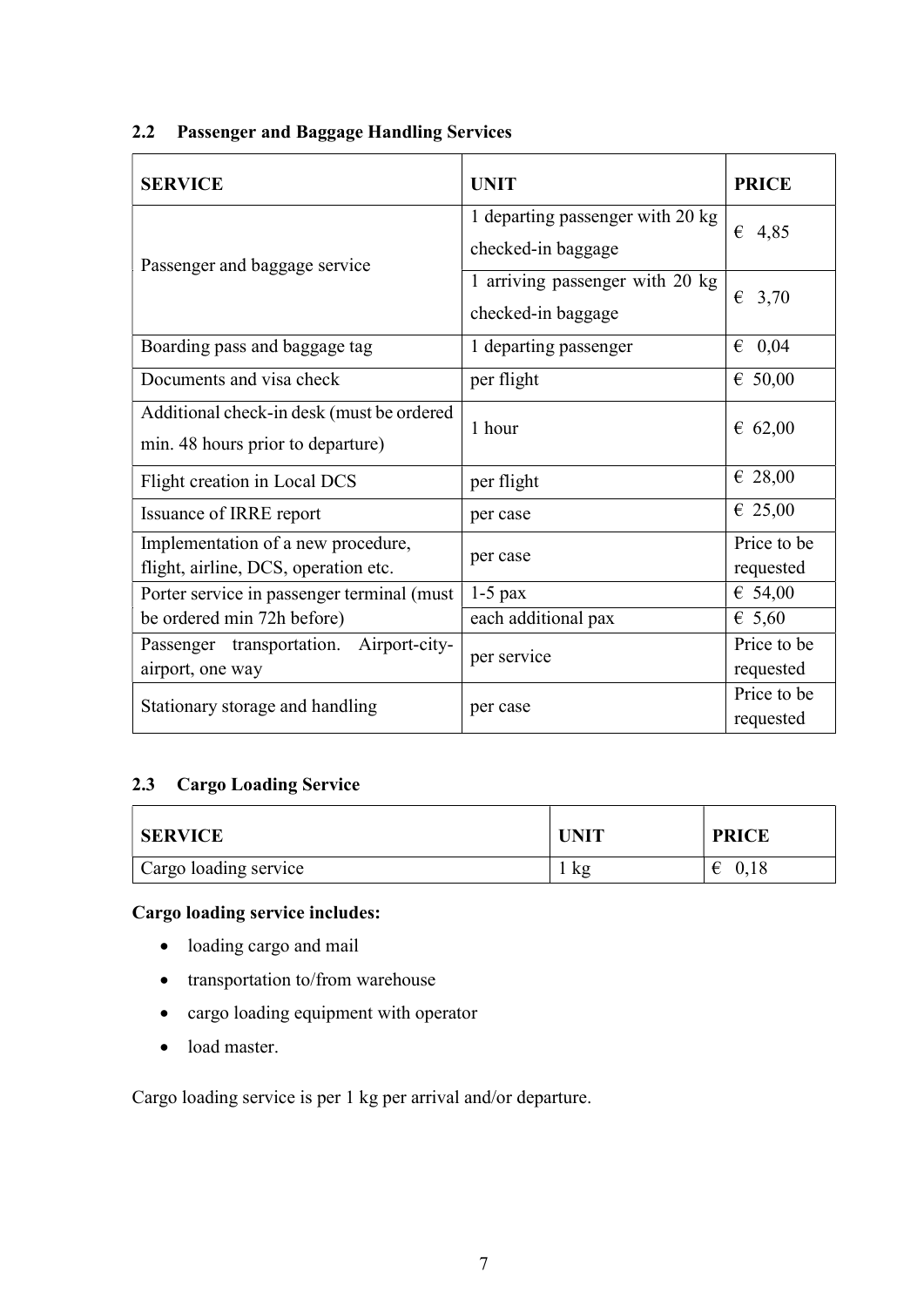### 2.4 Turnaround Coordination Service

| <b>SERVICE</b>                  | <b>UNIT</b> | <b>PRICE</b> |
|---------------------------------|-------------|--------------|
| Turnaround coordination service | hour        | €<br>55,00   |

### Turnaround coordination service includes:

- pre-flight duties
- loading instruction
- liaise with the flight crew
- coordinating servicing tasks (catering and fuel coordination)
- ordering and verifying extra services
- ensuring compliance to airline and airport procedures and policies
- ensuring adherence to safe
- secure and effective turnaround practices
- ensuring adherence to SLA and OTP
- coordinating W&B documentation with Carrier's LC
- loading report
- aircraft movement messages and delay codes.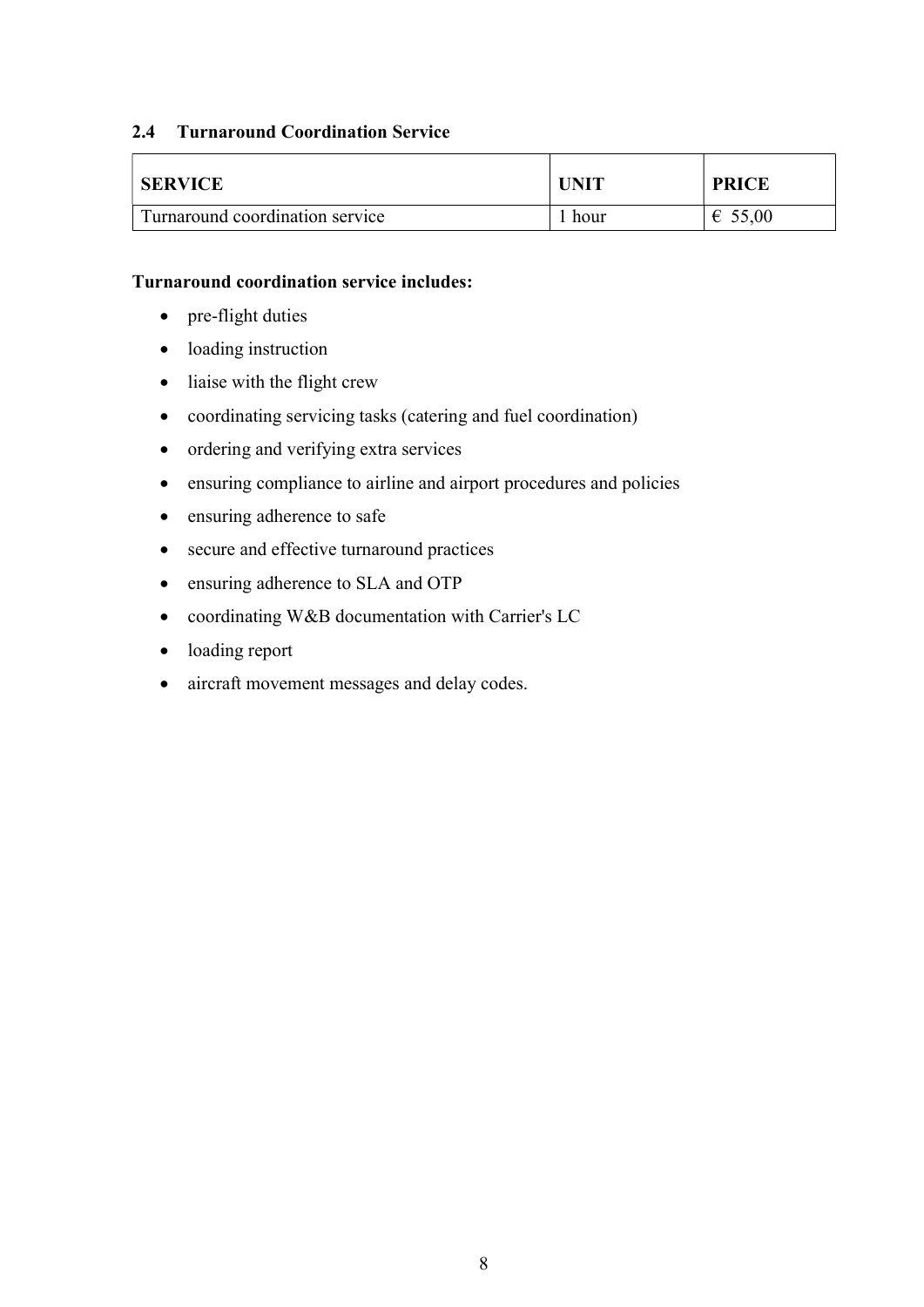## 2.5 Services

| <b>SERVICE</b>                                            | <b>UNIT</b>  | <b>PRICE</b>     |
|-----------------------------------------------------------|--------------|------------------|
| Loading Instruction (LIR) and Loading Report              | per flight   | $\epsilon$ 25,00 |
| Delivery and/or print of documents (MET and/or ATS)       | per flight   | $\epsilon$ 21,00 |
| Wing walker                                               | per walker   | € 54,00          |
| Security check on arrival from non-Schengen area          | per aircraft | € 89,00          |
| Fuelling supervision                                      | 30 minutes   | $\epsilon$ 40,00 |
| Escort service on apron and technical area                | 30 minutes   | € 40,00          |
| Follow me for towing                                      | 30 minutes   | € 45,00          |
| Manpower                                                  | 1 hour       | € 55,00          |
| Filling in a questionnaire on Carrier's form              | per sheet    | $\epsilon$ 25,00 |
| Reminder of account payable (from the second<br>reminder) | per case     | $\epsilon$ 10,00 |
| Handling of an invoice dispute after the deadline         | per case     | 25,00<br>€       |
| Hangar rent                                               | per aircraft | Price to be      |
|                                                           |              | requested        |
| ULD stock control and storage                             | per case     | Price to be      |
|                                                           |              | requested        |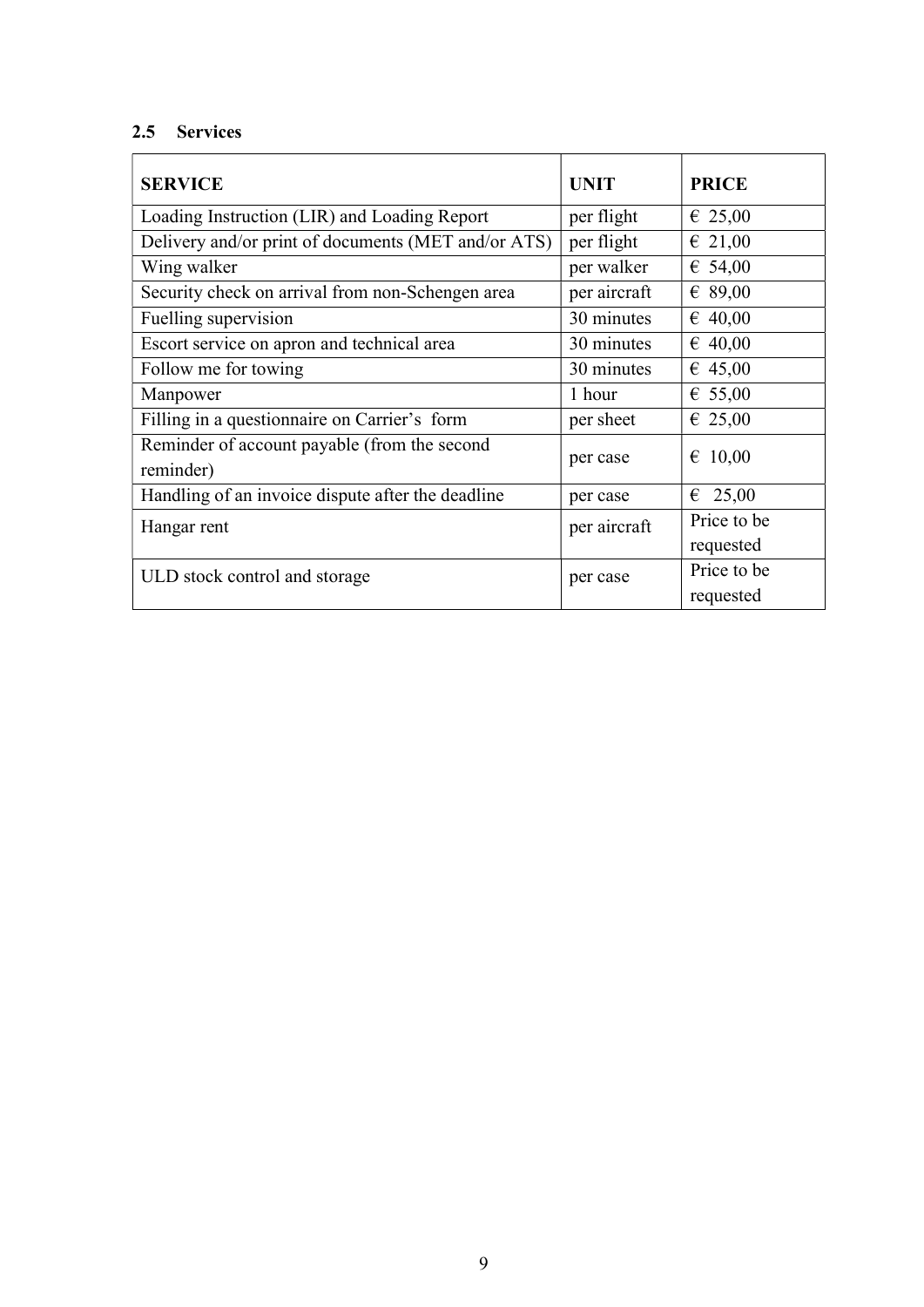## 2.6 Cleaning Services

| Aircraft interior cleaning overview |                                                 |                   |  |  |
|-------------------------------------|-------------------------------------------------|-------------------|--|--|
| Group 1                             | $1-20$ seats                                    | $1-20$ seats      |  |  |
| Group 2                             | $21-49$ seats                                   | $21-49$ seats     |  |  |
|                                     | AN30, AN32, AN72, AT43, AT45, CRJ1, CRJ2,       |                   |  |  |
| Group 3                             | DH8C, E145, F27, F50                            | $50-69$ seats     |  |  |
|                                     | A124, A148, AT72, AT73, AT75, AT76, DH8D,       |                   |  |  |
| Group 4                             | CRJ7, E170, E75L, E75S, F70                     | $70-89$ seats     |  |  |
| Group 5                             | AN12, CRJ9, F100, RJ70, SU95                    | $90-110$ seats    |  |  |
| Group 6                             | B712, B731, E190, E195, RJ1H, RJ85,             | $111 - 130$ seats |  |  |
|                                     | A318, BCS3, B721, B732, B733, B735, B736, B737, |                   |  |  |
| Group 7                             | DC95, MD87                                      | 131-150 seats     |  |  |
| Group 8                             | A319, B734, MD88                                | 151-170 seats     |  |  |
|                                     | A320, A20N, B37M, B701, B722, B734, B738, B739, |                   |  |  |
| Group 9                             | DC85, IL62, MD81, MD82, MD83, MD90              | 171-190 seats     |  |  |
| Group 10                            | A20N, B38M, C141                                | $191-210$ seats   |  |  |
| Group 11                            | A321, A21N                                      | 211-230 seats     |  |  |
| Group 12                            |                                                 | over 230 seats    |  |  |

## In case of difference between aircraft type and number of seats, aircraft type shall prevail.

| Passenger aircraft interior cleaning |             |                       |  |  |
|--------------------------------------|-------------|-----------------------|--|--|
| Group 1                              | per service | € 32,00               |  |  |
| Group 2                              | per service | € 39,00               |  |  |
| Group 3                              | per service | $\epsilon$ 45,00      |  |  |
| Group 4                              | per service | $\epsilon$ 51,00      |  |  |
| Group 5                              | per service | € 57,00               |  |  |
| Group 6                              | per service | 6,62,00               |  |  |
| Group 7                              | per service | 6.68,00               |  |  |
| Group 8                              | per service | $\epsilon$ 72,00      |  |  |
| Group 9                              | per service | $\epsilon$ 81,00      |  |  |
| Group 10                             | per service | € 92,00               |  |  |
| Group 11                             | per service | € 100,00              |  |  |
| Group 12                             | per service | Price to be requested |  |  |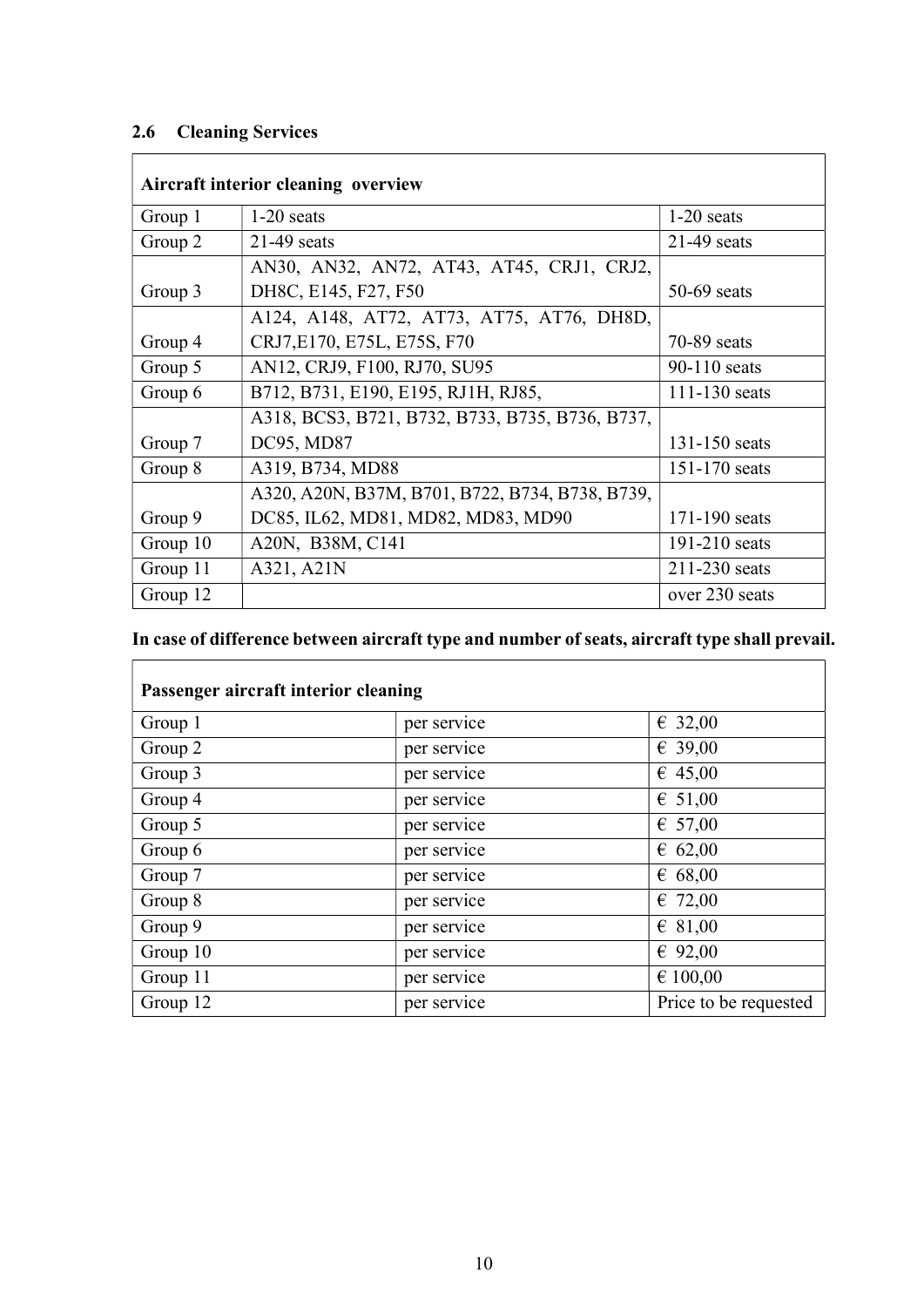| <b>Nightstop cleaning</b> |             |                       |  |  |
|---------------------------|-------------|-----------------------|--|--|
| Group 1                   | per service | $\epsilon$ 40,00      |  |  |
| Group 2                   | per service | € 52,00               |  |  |
| Group 3                   | per service | € 59,00               |  |  |
| Group 4                   | per service | 64,00                 |  |  |
| Group 5                   | per service | € 69,00               |  |  |
| Group 6                   | per service | $\epsilon$ 74,00      |  |  |
| Group 7                   | per service | $\epsilon$ 82,00      |  |  |
| Group 8                   | per service | € 89,00               |  |  |
| Group 9                   | per service | € 95,00               |  |  |
| Group 10                  | per service | € 105,00              |  |  |
| Group 11                  | per service | € 120,00              |  |  |
| Group 12                  | per service | Price to be requested |  |  |

| Removal of airsickness                            | per spot | $\epsilon$ 40,00 |
|---------------------------------------------------|----------|------------------|
| Litter disposal 1 bag                             | r bag    | $\epsilon$ 10.00 |
| Litter disposal (more than $1$ bag)   per service |          | $\epsilon$ 20,00 |

| Passenger aircraft deep cleaning |             |                       |  |  |
|----------------------------------|-------------|-----------------------|--|--|
| Group 1                          | per service | € 112,00              |  |  |
| Group 2                          | per service | € 194,00              |  |  |
| Group 3                          | per service | € 273,00              |  |  |
| Group 4                          | per service | € 349,00              |  |  |
| Group 5                          | per service | €419,00               |  |  |
| Group 6                          | per service | €449,00               |  |  |
| Group 7                          | per service | € 549,00              |  |  |
| Group 8                          | per service | € 647,00              |  |  |
| Group 9                          | per service | € 719,00              |  |  |
| Group 10                         | per service | € 789,00              |  |  |
| Group 11                         | per service | € 897,00              |  |  |
| Group 12                         | per service | Price to be requested |  |  |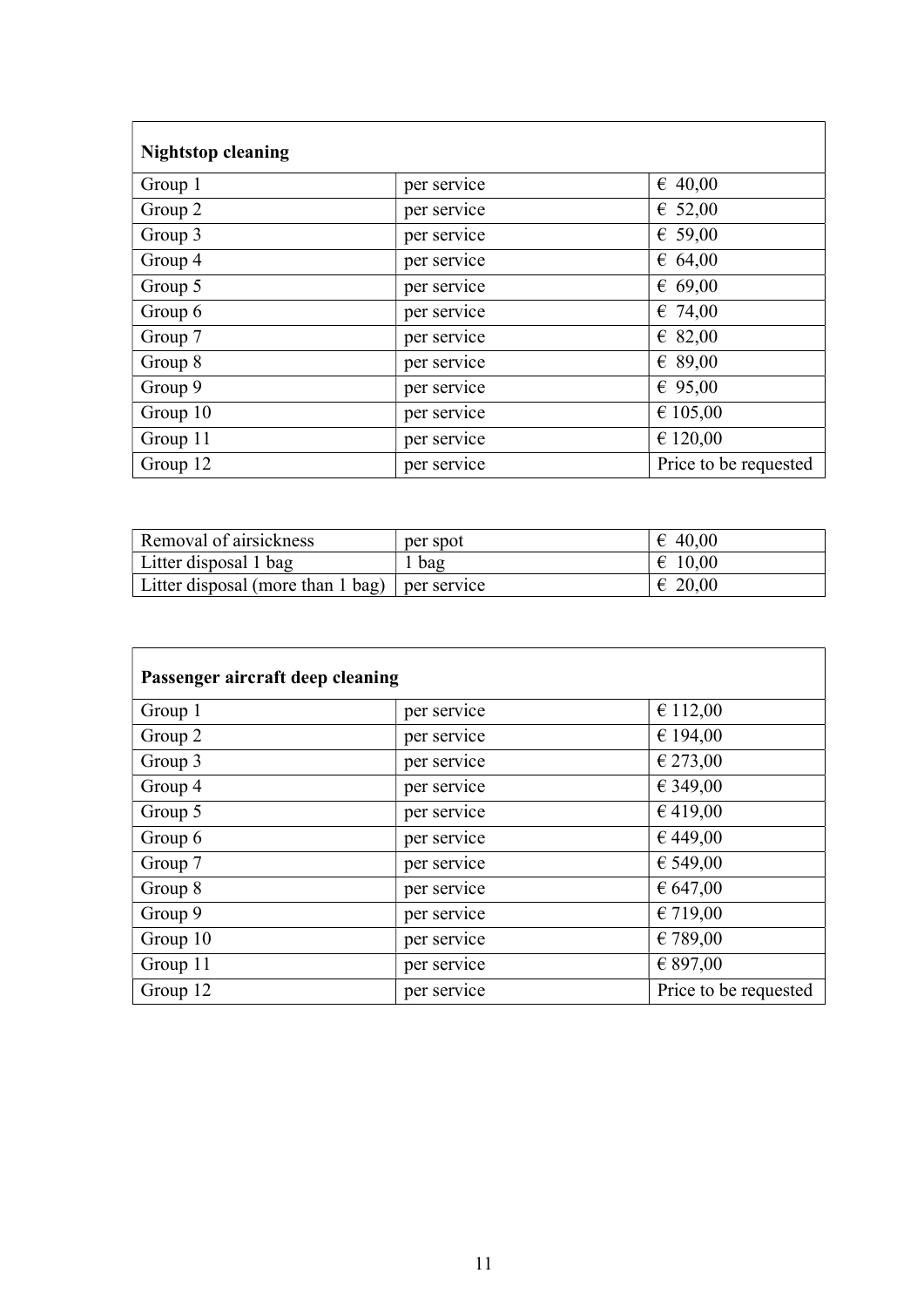|                   | Disinfection <sup>(3)</sup> of viruses, bacteria, microbial control (Passenger aircraft) |                       |
|-------------------|------------------------------------------------------------------------------------------|-----------------------|
| Group 1           | per service                                                                              | € 73,50               |
| Group 2           | per service                                                                              | € 73,50               |
| Group 3           | per service                                                                              | € 84,00               |
| Group 4           | per service                                                                              | € 89,25               |
| Group 5           | per service                                                                              | € 94,50               |
| Group 6           | per service                                                                              | € 103,00              |
| Group 7           | per service                                                                              | € 115,00              |
| Group 8           | per service                                                                              | € 120,00              |
| Group 9           | per service                                                                              | € 127,00              |
| Group 10          | per service                                                                              | € 140,00              |
| Group 11          | per service                                                                              | € 147,00              |
| Group 12          | per service                                                                              | Price to be requested |
| Cargo compartment | per service                                                                              | Price to be requested |

Disinfection <sup>(3)</sup>: the elimination of microbes on surfaces. The procedure whereby measures are taken to control or kill infectious agents on a human or animal body, on a surface (or in or on baggage, cargo, containers, conveyances, goods and postal parcels) by direct exposure to chemical or physical agents.

| Cargo aircraft             |             |                  |
|----------------------------|-------------|------------------|
| Galley and toilet          | per service | € 33,00          |
| Cockpit, galley and toilet | per service | € 55,00          |
| Cargo compartment          | per service | € 231,00         |
| Private jets               |             |                  |
| up to 45 MTOW              | per service | $\epsilon$ 16,50 |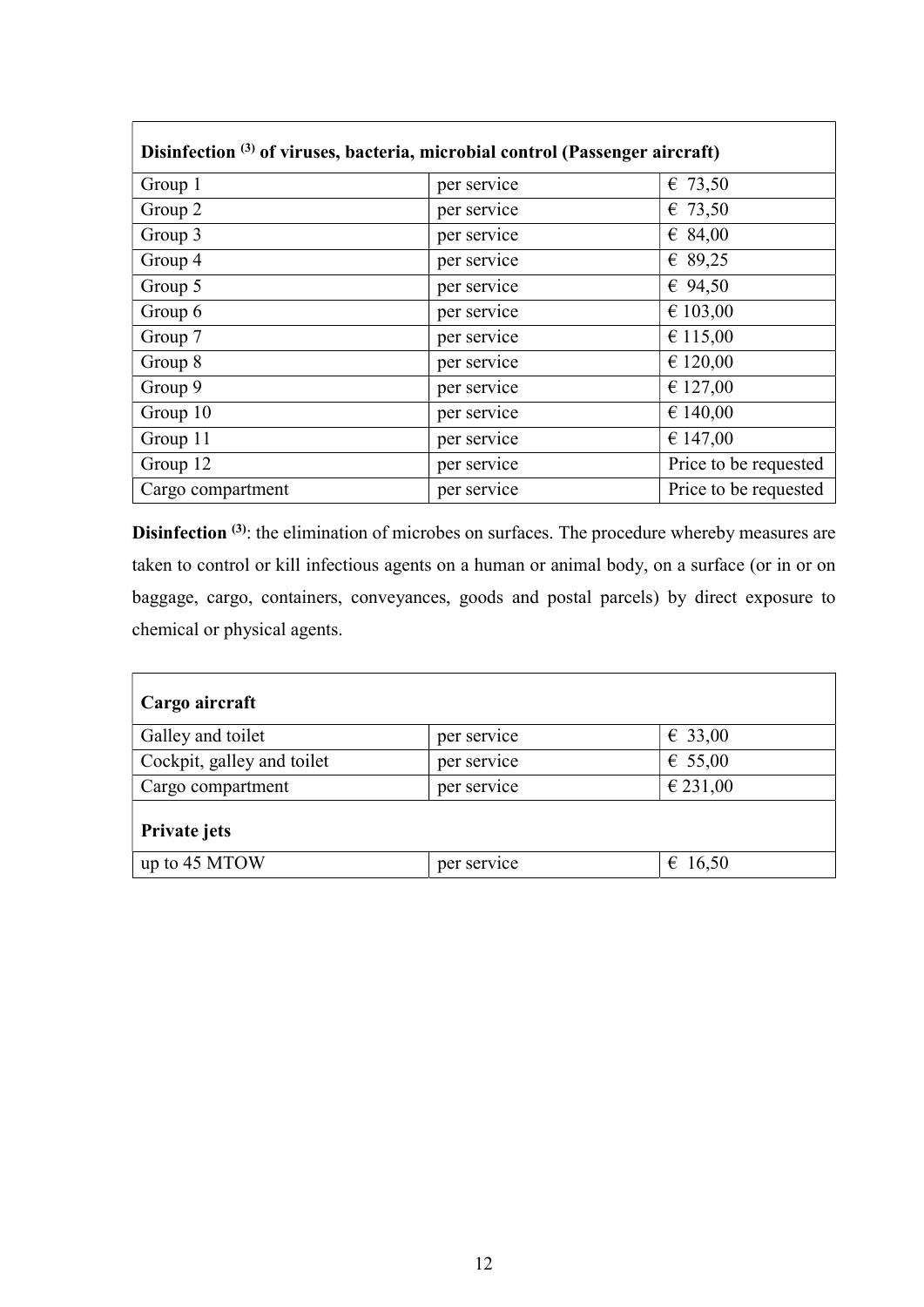| Disinsection <sup>(4)</sup> flying insects control |             |                       |
|----------------------------------------------------|-------------|-----------------------|
| Group 1                                            | per service | $\epsilon$ 70,00      |
| Group 2                                            | per service | € 79,00               |
| Group 3                                            | per service | € 89,00               |
| Group 4                                            | per service | € 94,00               |
| Group 5                                            | per service | € 99,00               |
| Group 6                                            | per service | € 107,00              |
| Group 7                                            | per service | € 112,00              |
| Group 8                                            | per service | € 121,00              |
| Group 9                                            | per service | € 132,00              |
| Group 10                                           | per service | € 141,00              |
| Group 11                                           | per service | € 152,00              |
| Group 12                                           | per service | Price to be requested |
| Cargo compartment                                  | per service | Price to be requested |

| Disinsection (4) crawling insects control |             |                       |
|-------------------------------------------|-------------|-----------------------|
| Group 1                                   | per service | € 137,00              |
| Group 2                                   | per service | € 155,00              |
| Group 3                                   | per service | € 205,00              |
| Group 4                                   | per service | € 225,00              |
| Group 5                                   | per service | € 245,00              |
| Group 6                                   | per service | € 275,00              |
| Group 7                                   | per service | € 305,00              |
| Group 8                                   | per service | € 365,00              |
| Group 9                                   | per service | € 400,00              |
| Group 10                                  | per service | € 475,00              |
| Group 11                                  | per service | € 500,00              |
| Group 12                                  | per service | Price to be requested |
| Cargo compartment                         | per service | Price to be requested |

Disinsection<sup>(4)</sup>: aircraft disinsection is the use of insecticide on international flights for insect and disease control. The procedure whereby measures are taken to control or kill the insect vectors of human diseases (present in or baggage, cargo, containers, conveyances, goods and postal parcels).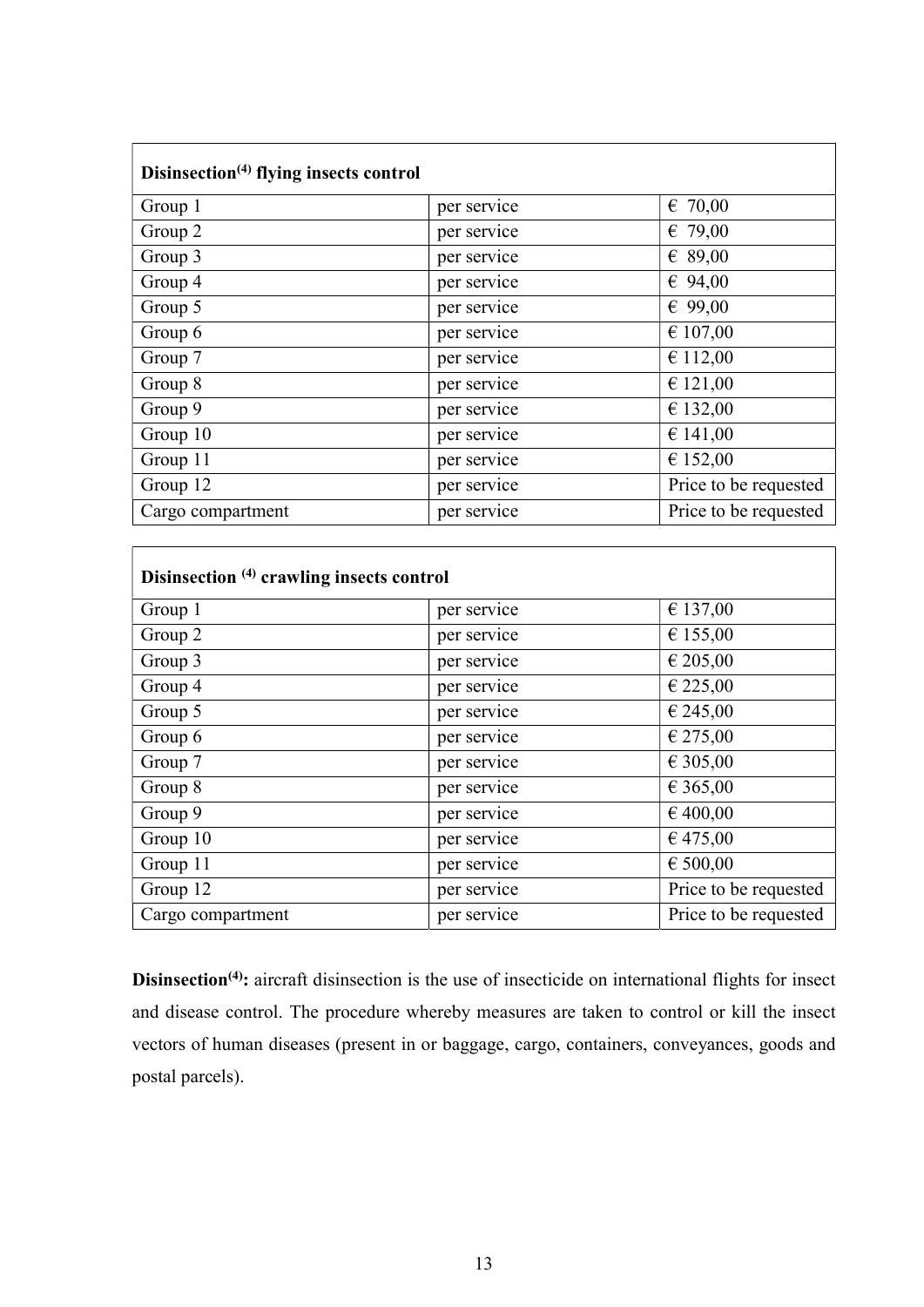### 2.7 Baggage Delivery Services

| <b>Baggage Delivery in Tallinn</b>        | <b>UNIT</b> | <b>PRICE</b>     |
|-------------------------------------------|-------------|------------------|
| Pick-up at Tallinn Airport <sup>(5)</sup> | 1 file      | $\epsilon$ 3,00  |
| Regular delivery <sup>(6)</sup>           | 1 file      | $\epsilon$ 10,00 |
| Priority delivery <sup>(7)</sup>          | 1 file      | $\epsilon$ 25,00 |
| <b>VAT</b> included                       |             |                  |

| <b>Baggage Delivery outside Tallinn (rest of Estonia)   UNIT</b> |        | <b>PRICE</b>                       |
|------------------------------------------------------------------|--------|------------------------------------|
| Delivery to the Pick-up Station <sup>(5)</sup>                   | 1 file | $\epsilon$ 25,00                   |
| Regular delivery <sup>(6)</sup>                                  | 1 file | $\in$ 10,00 + $\in$ 0,60 per km    |
| Priority delivery <sup>(7)</sup>                                 | 1 file | $\in 25,00 + \epsilon 0,60$ per km |

VAT included

### Pick-up $(5)$ :

Tallinn and its nearby area – Lost&Found Agent agrees with a customer that (s)he picks up the baggage from the airport. Lost&Found Agent calls the customer when the baggage has arrived and can be picked up by the customer from Tallinn Airport. Service is available 08:00-01:00 daily.

Outside Tallinn – Lost&Found Agent agrees with a customer that (s)he picks up the baggage from the local pick-up station. Lost&Found Agent calls the customer when the baggage can be picked up by the customer from the local pick-up station. Pick-up stations are located in 14 Estonian cities. Pick-up times vary depending on the station.

**Regular Delivery** <sup>(6)</sup>: Courier picks up the baggage from the airport and delivers it to the customer's address.

Priority Delivery <sup>(7)</sup>: Business, First Class, Premium Customers baggage is delivered to customer's address as soon as possible by courier (within 2 hrs in Tallinn).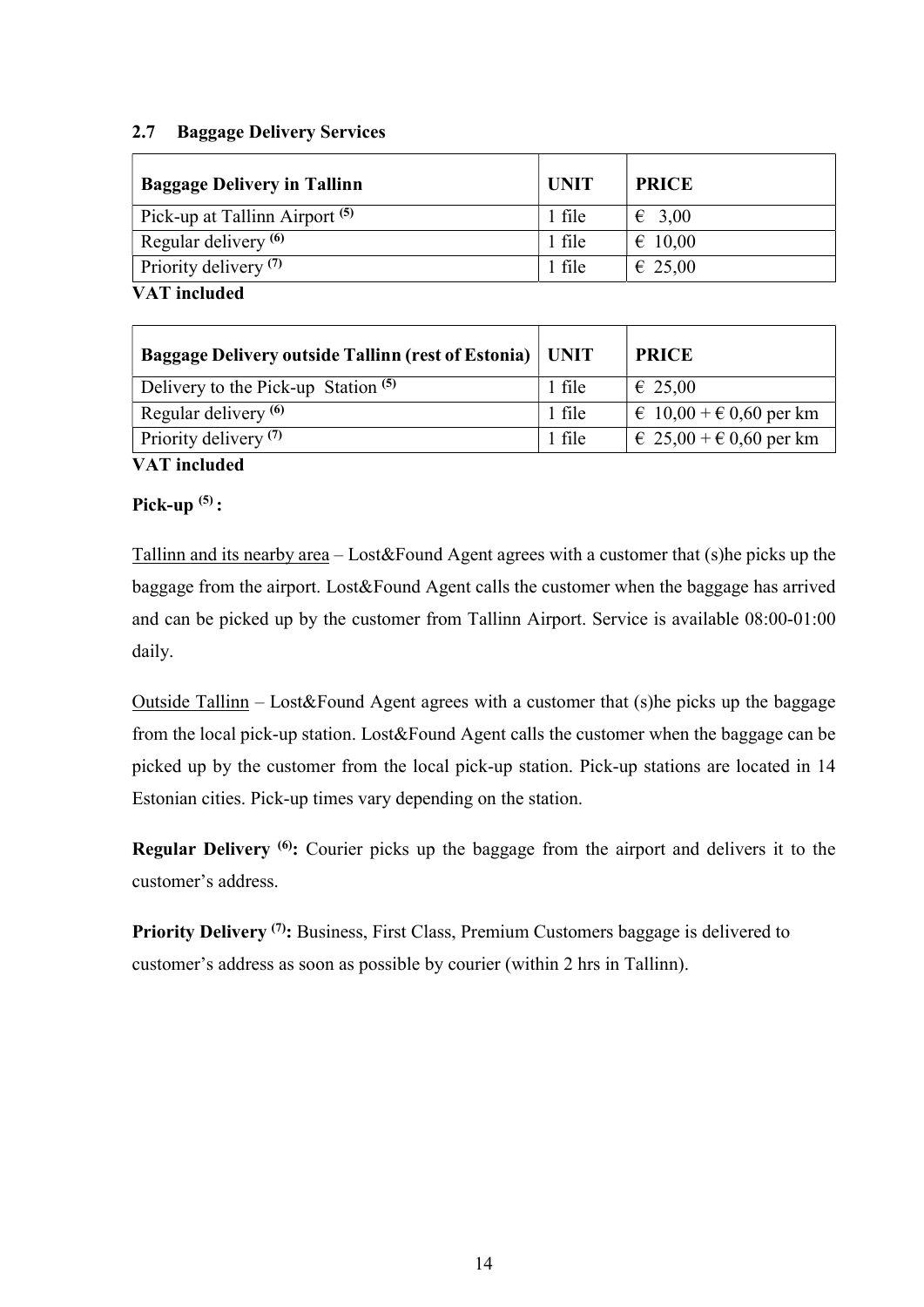| <b>SERVICE</b>                                        | <b>UNIT</b>     | <b>PRICE</b>      |
|-------------------------------------------------------|-----------------|-------------------|
| Ground Power Unit 28V/115V                            | 30 minutes      | € 51,00           |
| Heater                                                | 30 minutes      | 643,00            |
| Air start supply                                      | per procedure   | € 270,00          |
| Passenger stairs                                      | 30 minutes      | 645,00            |
| Service stairs                                        | 30 minutes      | € 30,00           |
| Water service                                         | per procedure   | € 120,00          |
| Draining water tanks                                  | per procedure   | 650,00            |
| Toilet service                                        | per procedure   | $\epsilon$ 80,00  |
| Pushback                                              | per procedure   | € 95,00           |
| Towing                                                | 30 minutes      | € 95,00           |
| Air start supply technical run                        | 30 minutes      | € 375,00          |
| Catering uplift                                       | per service     | $\epsilon$ 25,00  |
| Long-time parking covers and straps                   | per a/c         | 650,00            |
| Ballast (25 kg)                                       | per bag         | $\epsilon$ 8,70   |
| Belt loader                                           | 30 minutes      | € 64,00           |
| Fork lift up to 4,5 metric tons lift capacity         | 30 minutes      | € 95,00           |
| Container high-loader up to 3,5 metric tons lift      |                 |                   |
| capacity, height up to 3,6 metres                     | 30 minutes      | $\epsilon$ 76,00  |
| Cargo container high-loader up to 14 metric tons lift |                 |                   |
| capacity, height up to 5,6 metres                     | 30 minutes      | $\epsilon$ 167,00 |
| Tractor Landini SWDL/BB load capacity 5150 kg         | 30 minutes      | 65,00             |
| Baggage tractor                                       | 30 minutes      | € 38,00           |
| Lashing for cargo                                     | 10 <sub>m</sub> | € 55,00           |

## 2.8 Vehicles and Equipment with Operator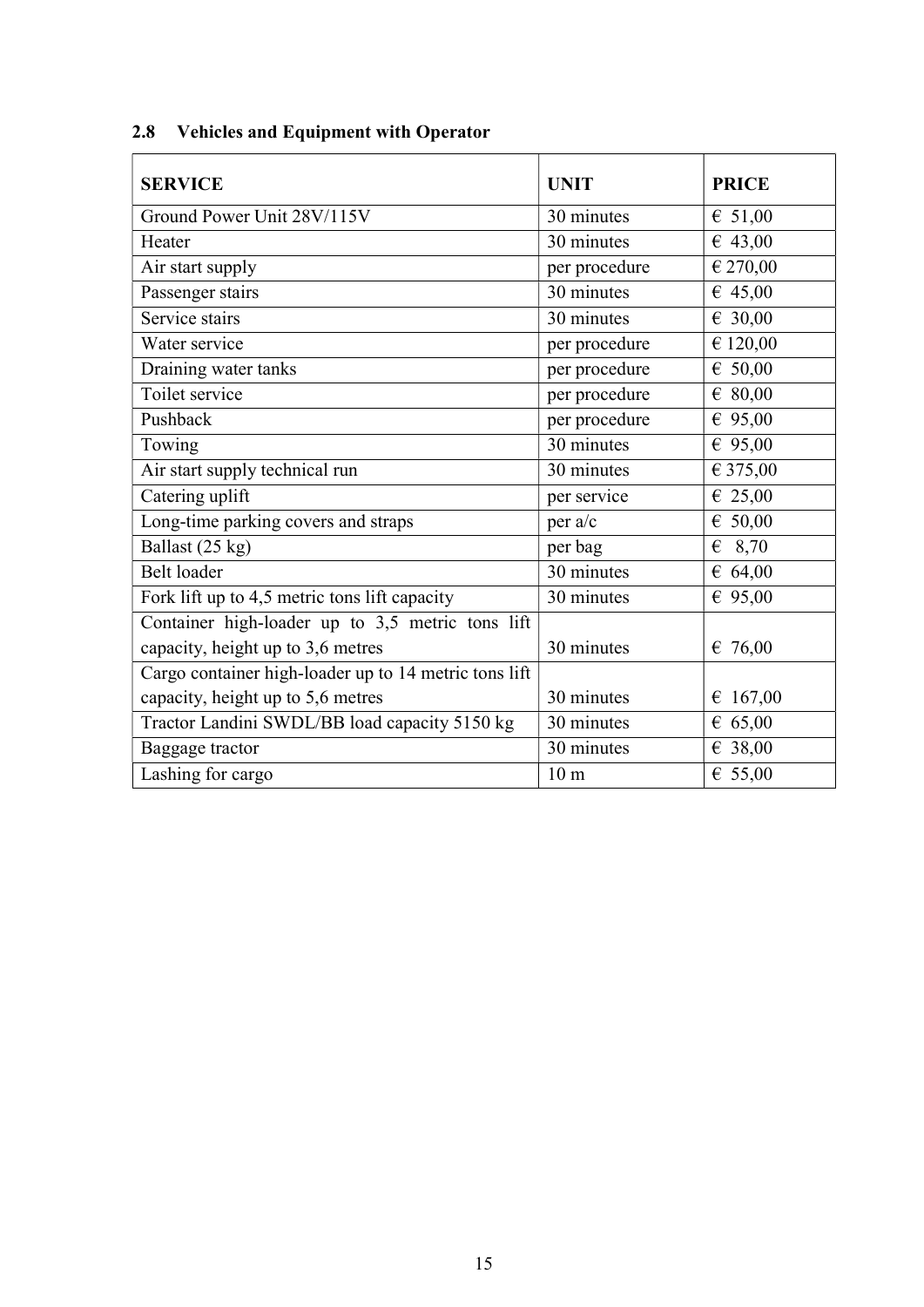## 2.9 Services for the Crew

| <b>SERVICE</b>                      | <b>UNIT</b>      | <b>PRICE</b>     |
|-------------------------------------|------------------|------------------|
| Crew transport on the ramp          | up to 30 minutes | € 25,00          |
|                                     | one-way non-stop |                  |
| Crew city transport (up to 7 seats) | service          | € 35,00          |
|                                     | one-way non-stop |                  |
| Crew city transport (8-14 seats)    | service          | € 75,00          |
|                                     | one-way non-stop |                  |
| Crew city transport (14-21 seats)   | service          | € 125,00         |
| Hotel booking service $(8)$         | per booking      | $\epsilon$ 20,00 |

Hotel booking service (8): Hotel bookings in locations close to the terminal or in the centre of Tallinn. Checked and verified sites, 3-5 stars.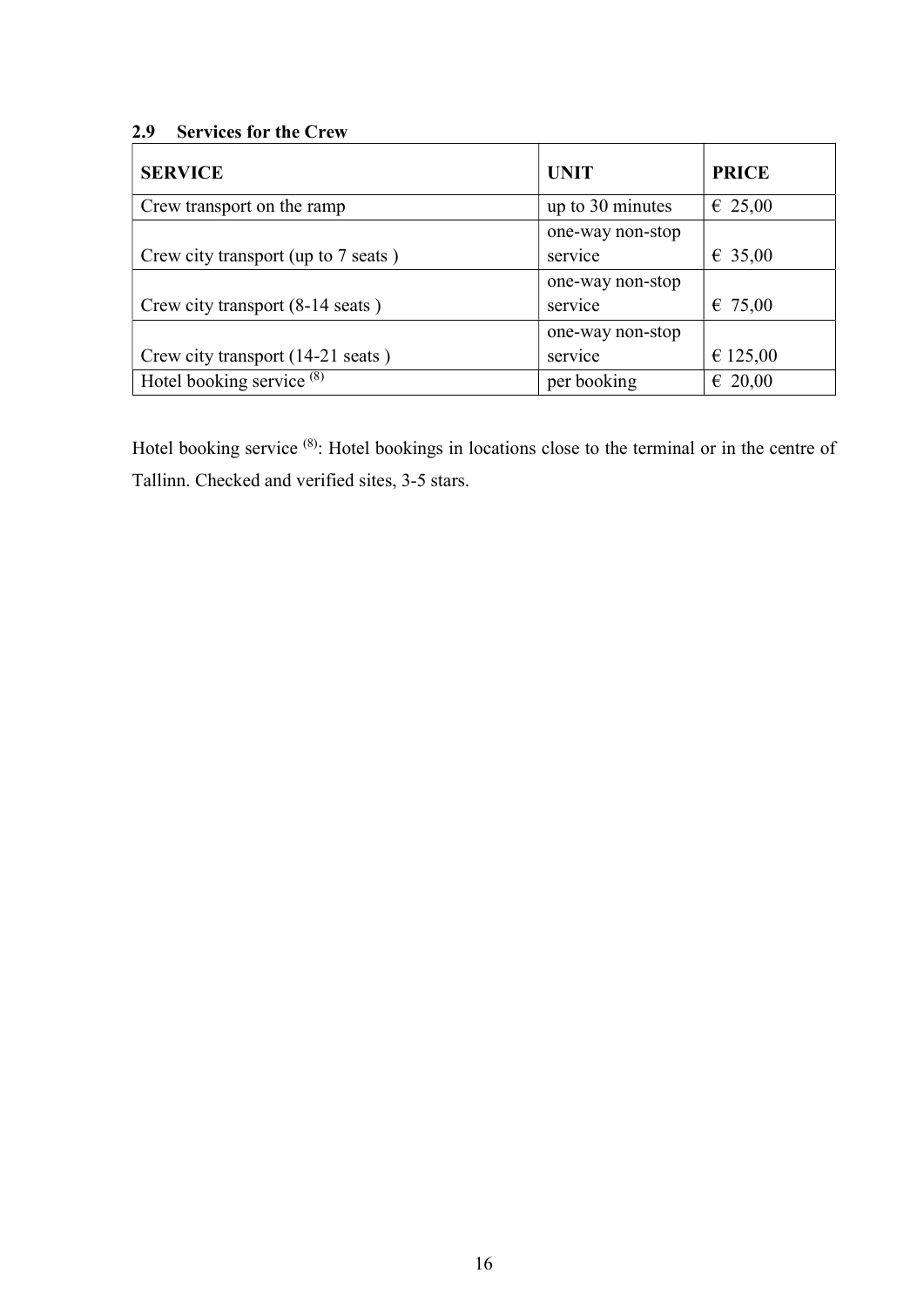## 2.10 Equipment Rent

| <b>EQUIPEMENT</b>                | <b>UNIT</b> | <b>PRICE</b>     |
|----------------------------------|-------------|------------------|
| Container dolly (LD1, LD2, LD3)  | 30 minutes  | $\epsilon$ 9,00  |
| Container dolly (LD1, LD2, LD3)  | 24 hours    | $\epsilon$ 50,00 |
| Cargo pallet dolly 96x125 inches | 30 minutes  | $\epsilon$ 8,00  |
| Cargo pallet dolly 96x125 inches | 24 hours    | $\epsilon$ 40,00 |
| Baggage cart                     | 30 minutes  | $\epsilon$ 8,00  |
| Baggage cart                     | 24 hours    | $\epsilon$ 40,00 |

## 2.11 De-icing/Anti-icing Service

| <b>SERVICE</b>                     | <b>UNIT</b>   | <b>PRICE</b> |
|------------------------------------|---------------|--------------|
| Call/Group A-B                     | per call      | € 250,00     |
| Call/Group C                       | per call      | € 360,00     |
| Call/Group D                       | per call      | € 385,00     |
| Call/Group E                       | per call      | € 430,00     |
| <b>Fluids</b>                      |               |              |
| Type I (mixture)                   | per litre     | € 5,37       |
| Type II                            | per litre     | 6,37<br>€    |
| Engine snow/ice removal            | 15 minutes    | € 100,00     |
| De-icing/anti-icing service report | per operation | € 25,00      |
| Contamination check                | per operation | € 100,00     |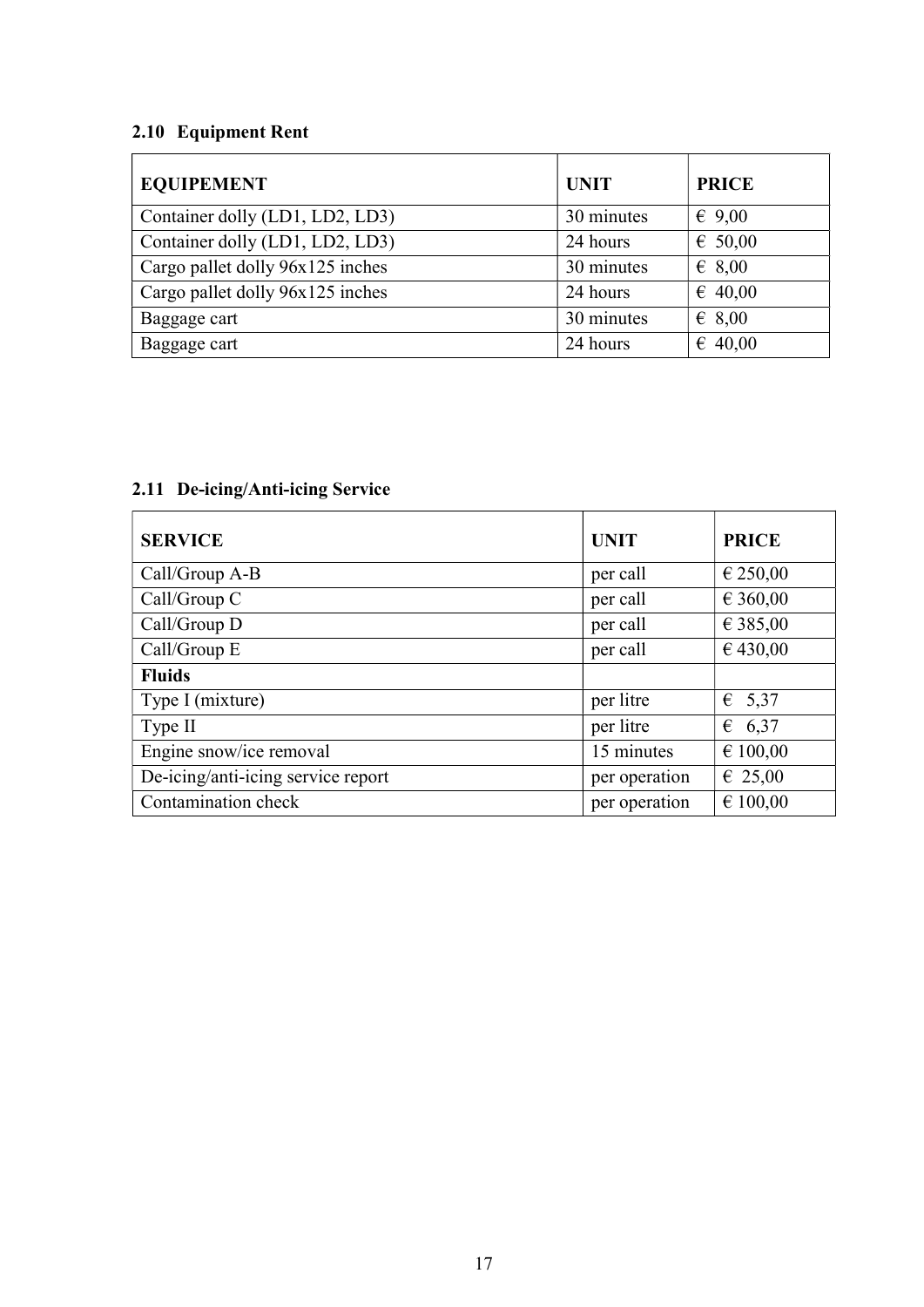### 2.12 Navigation and Airport Fees

| <b>SERVICE</b>                         | <b>UNIT</b>       | <b>PRICE</b>    |
|----------------------------------------|-------------------|-----------------|
| Landing charge (international flights) | each MTOW T       | $\epsilon$ 8,31 |
| Landing charge (domestic flight)       | each MTOW T       | 6, 71           |
| Passenger fee (international flights)  | per departing pax | $\epsilon$ 7,03 |
| Passenger fee (domestic flights)       | per departing pax | $\epsilon$ 5,00 |
| Parking fee                            | each MTOW T       | $\epsilon$ 1,53 |

A landing charge shall be charged for the landing of an aircraft at an aerodrome for each 1000 kg of the maximum take-off weight (MTOW) of an aircraft, or part thereof, as follows (in Euros, EUR).

Parking fee:

- $\bullet$  free parking up to 6 hours all cargo aircraft;
- free praking up to  $3$  hours all other aircraft;
- non Tallinn-based aircrafts 1,53 EUR, but not less than 9,20 EUR.

### Airport fees are collected by Tallinn Airport GH Ltd. on behalf of Tallinn Airport.

### Enroute Navigation Fee and Terminal Navigation Charge.

Collected by Estonian Air Navigation Services

| Phones: | $+3726258293$                                        |
|---------|------------------------------------------------------|
|         | $+3726058905$                                        |
|         | $+3726016096$                                        |
| Faxes:  | $+3726258280$                                        |
|         | $+3726016096$                                        |
| E-mail: | $\text{nof}(\widehat{a})$ eans.ee                    |
| AFTN:   | <b>EETNZPZX</b>                                      |
| AFS:    | <b>EETNYNYX</b>                                      |
| WWW:    | http://eaip.eans.ee/2020-10-08/html/index-en-GB.html |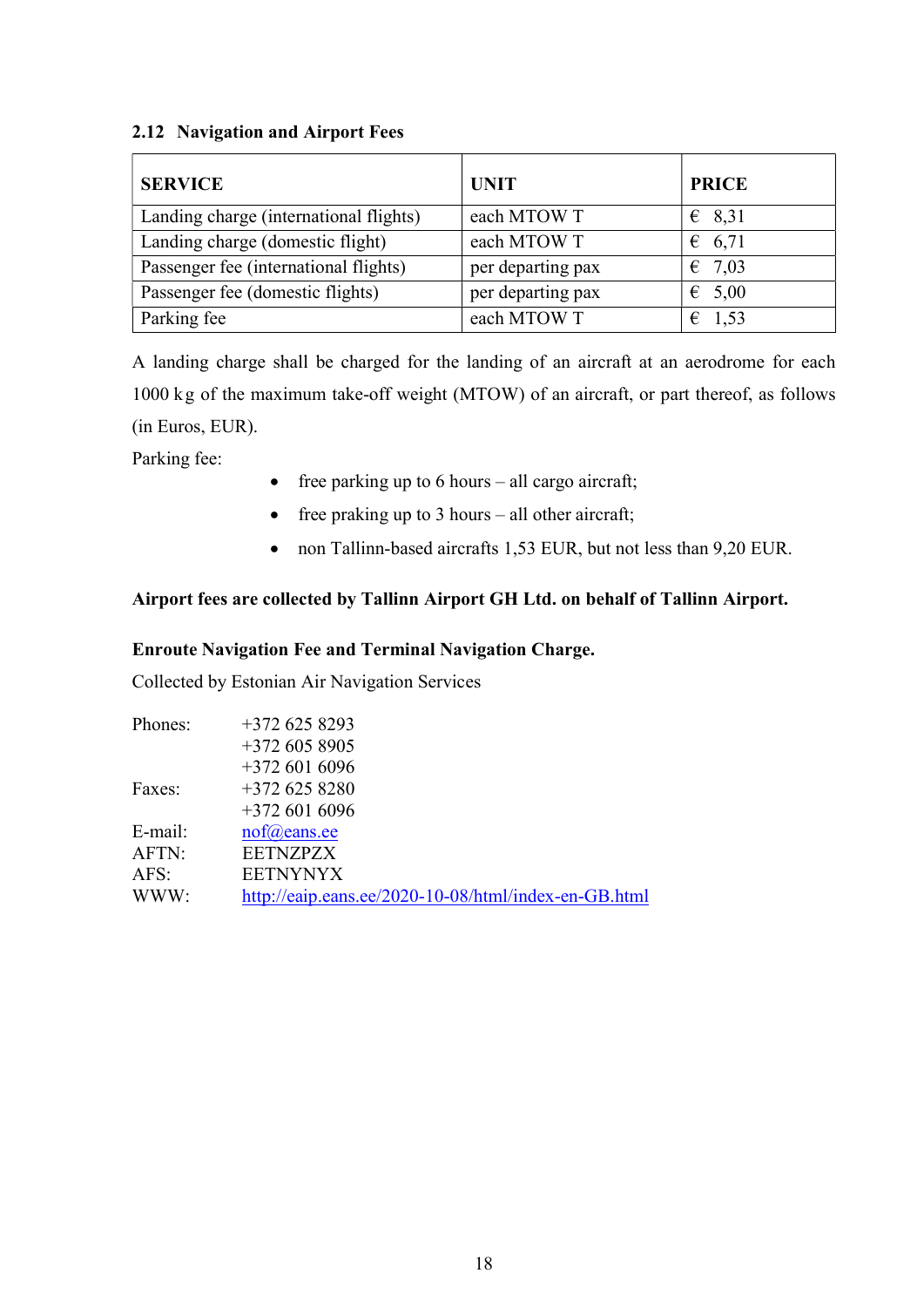### 2.13 Infrastructure Fees

| <b>SERVICE</b>                                                 | <b>UNIT</b>                                         | <b>PRICE</b>    |
|----------------------------------------------------------------|-----------------------------------------------------|-----------------|
| Aircraft handling and ramp handling <sup>(9)</sup>             | each MTOW T                                         | $\epsilon$ 0.38 |
| Passenger and baggage service $(10)$                           | each departing pax                                  | $\epsilon$ 0.58 |
| Cargo loading service and physical transport<br>service $(11)$ | per every 10 kilograms<br>of serviced cargo         | 0,03<br>€       |
| Environmental charge in case of de-icing service<br>provision  | per every used litre of<br>de-icing fluid $(100\%)$ | $\epsilon$ 0.50 |

Infrastructure charge for aircraft handling and ramp handling<sup> $(9)$ </sup> (according to Directive annex section 5, section 6): per every aircraft maximum allowed take-off weight (MTOW)  $\epsilon$  0,38, but in total not less than  $\epsilon$  319,56 in a month. Infrastructure charge is not taken for handling aircraft with MTOW 5700 kg or less.

Infrastructure charge for passenger and baggage services<sup> $(10)$ </sup> (according to Directive Annex section 2 and section 3) Per every departing passenger  $\epsilon$  0,58, but in total not less than  $\epsilon$  319,56 in a month. Infrastructure charge is not applied for children under 2 years travelling without their own ticket and transit and transfer passengers.

Infrastructure charge for cargo loading services and physical transport services(11) (according to Directive annex section 4.1): per every 10 kilograms of serviced cargo  $- \epsilon$  0,03, but in total not less than  $\epsilon$  319,56 in a month. Infrastructure charge is not applied for cargo and mail handling on military and scheduled/charter passenger flights

Reference: https://www.tallinn-airport.ee/wordpress/wpcontent/uploads/2015/09/20101001 Conditions of Use GH confirmed kk 48.pdf